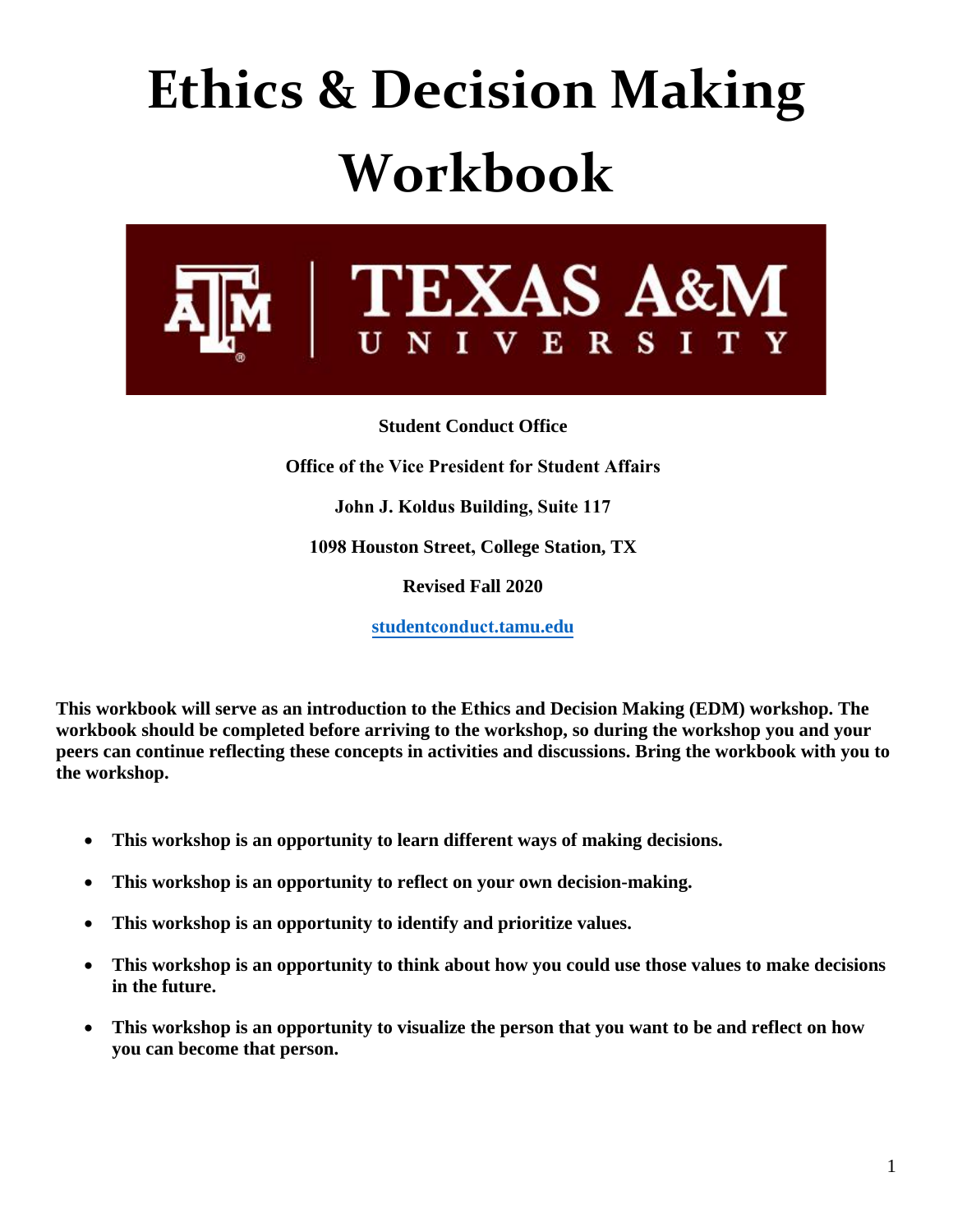## **Practicing Intentionality**

The act of self-awareness without being judgmental.

The act of being in the present moment.

The act of being deliberate or purposeful.

In many cases, we engage in mindless activity, whether it is driving a car, sitting in a lecture, or participating in some illicit behavior (vandalism, theft, fights, or just a mean-spirited comment). Upon reflection, we realize that we were acting without thinking, or being aware of what we were doing. In some cases, this mindlessness is harmless, but in others, it results in our doing something that we regret and is inconsistent of how we think of ourselves and what we want from life.

3 Steps to Living Intentionally

- 1. Evaluating reality clearly, to
- 2. Make effective decisions, that
- 3. Achieve your goals.



**CYCLE OF INTENTIONAL PRACTICE** 

**Thinking about the situation that lead you to taking the Ethics and Decision Making workshop, did you perform each step to the cycle of intentional practice?**

**What step(s) did you forget or skip and why?**

**How would the incident have changed had you completed the whole cycle?**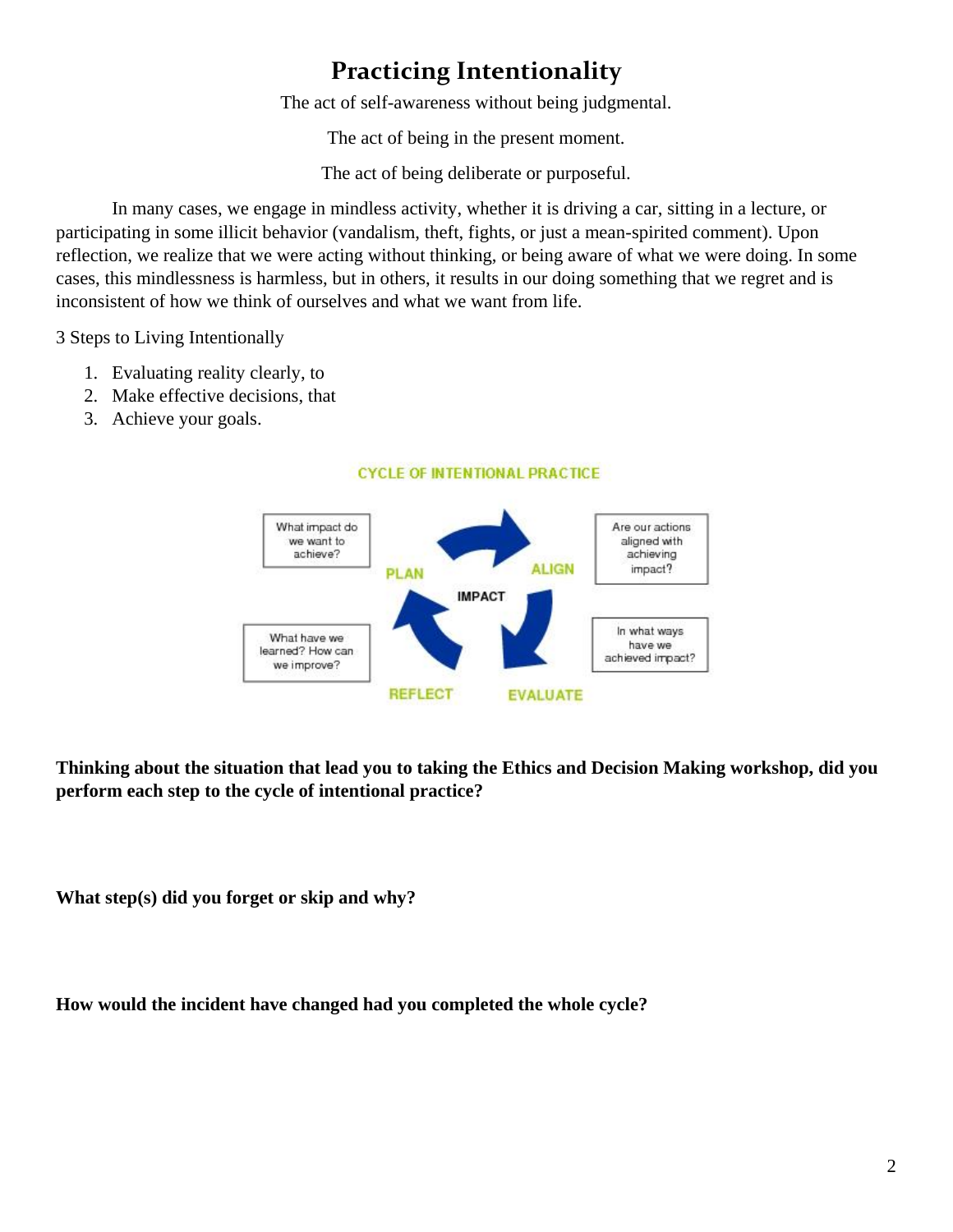### **Definitions**

**Integrity:** Wholeness in the quality of being honest and morally upright.

**Ethics:** A set of moral principles and patterns of choice that guide behavior.

**Morals:** Principles that guide the understanding right and wrong.

**Values:** A set of standards that influence behavior.

These four concepts (values, morals, ethics, and integrity) are building blocks to each other with values as the foundation.

**What does Texas A & M University value?**

**What is the Aggie Honor Code?** 

**What does it mean to you to be a part of a community that has values and an Honor Code like Texas A&M?**

**What do you value? On the following page select 20 values you deem most important.**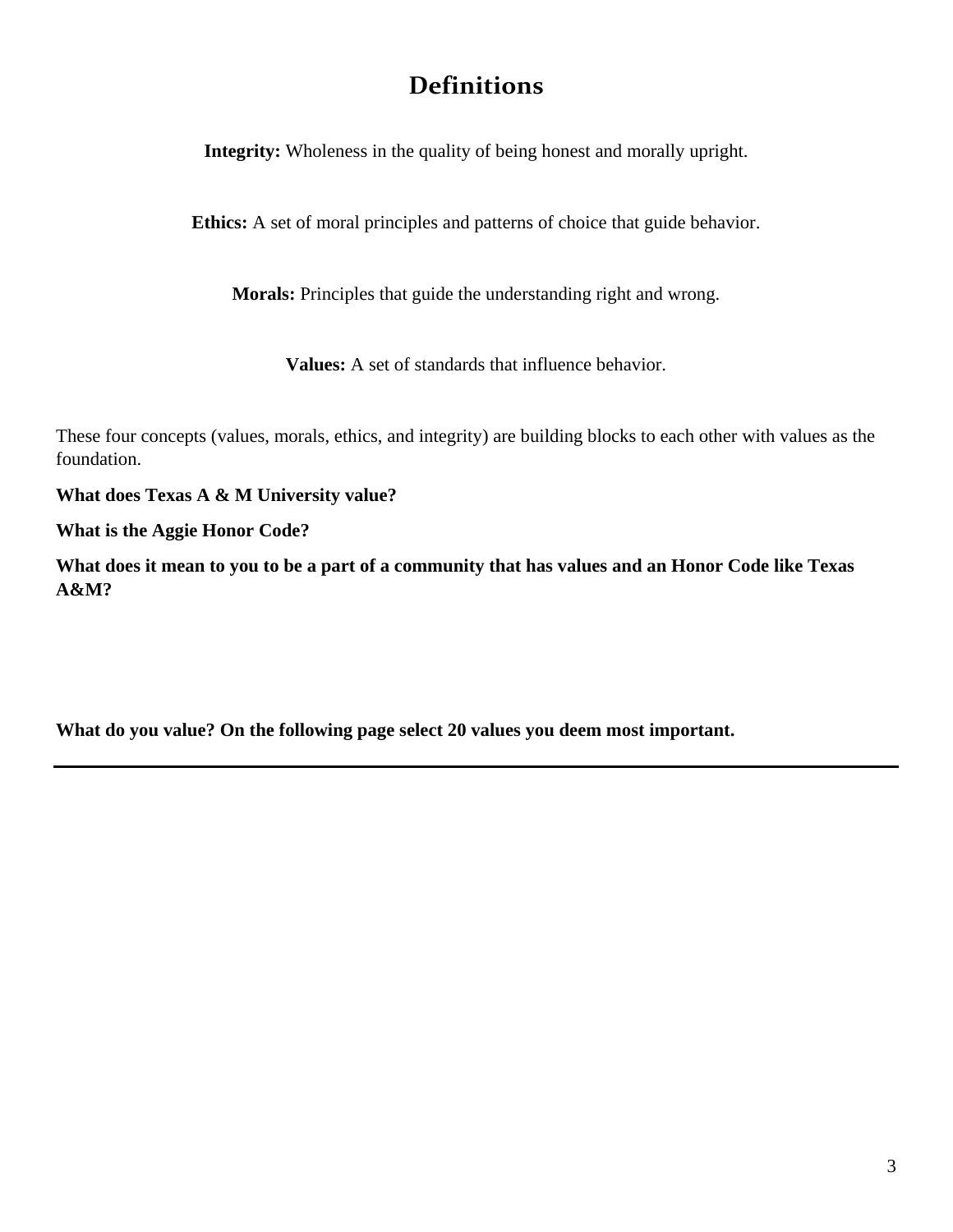

wisdom flexibility perspective commitment recognition learning honesty originality candor prosperity discipline respect fairness order spirituality adventure cooperation humor collaboration empathy family open-mindedness resources autonomy dependability trust beauty excellence teamwork service challenge

profitability freedom friendship influence decisiveness justice quality hard work responsiveness authenticity purposefulness diversity strength self-control cleverness success stewardship support equality harmony growth variety productivity competence health risk-taking independence patience simplicity

\_\_\_\_\_\_\_\_\_\_\_

 $\overline{\phantom{a}}$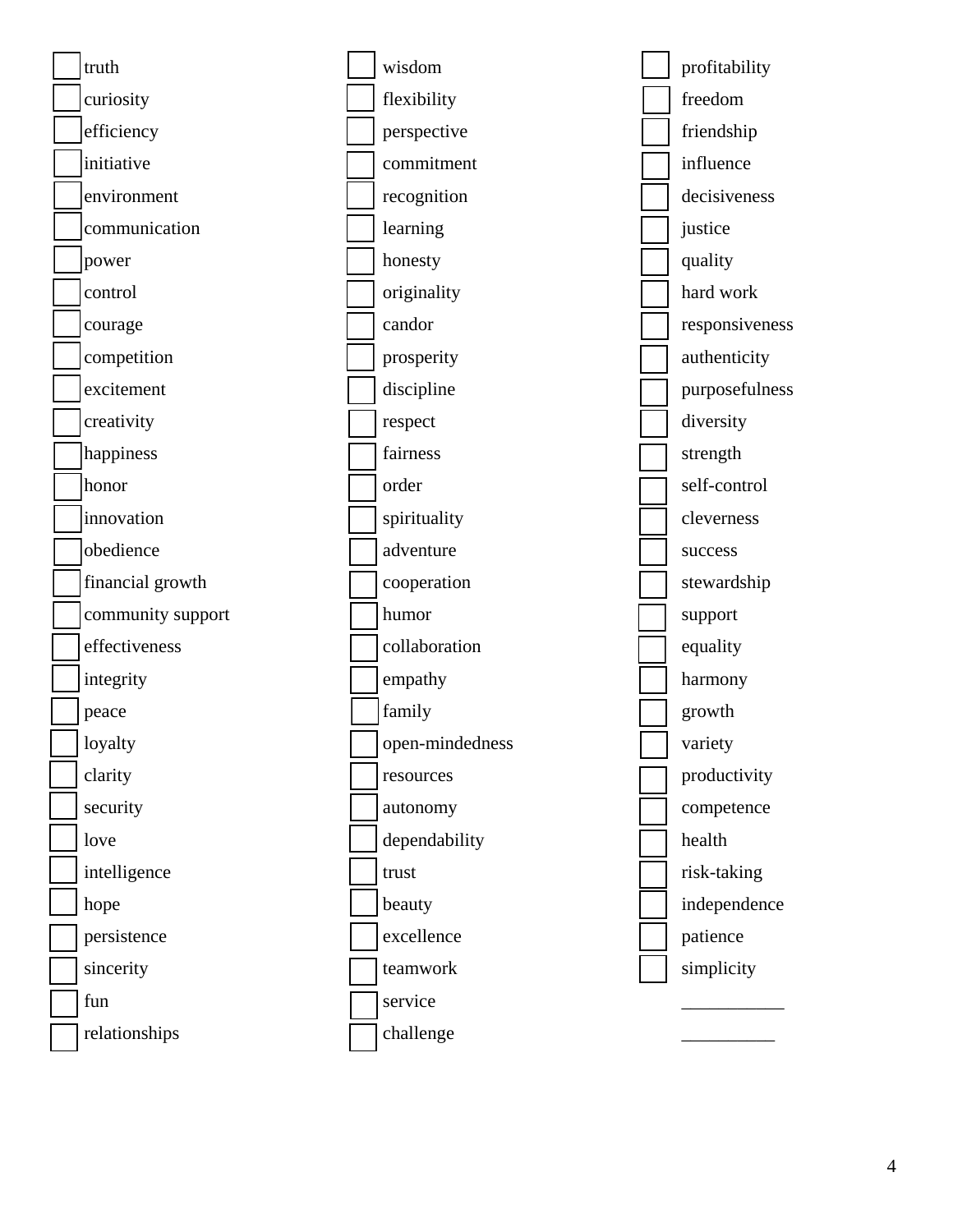**How do the following categories contribute to values for yourself, peers, communities, and cultures?**

**List 3 examples for each category. Add a percentage next to each category to represent how much they influence your values.** 

| 25% | <b>Laws &amp; Policies:</b> Ex: TAMU Student Rules |    |  |
|-----|----------------------------------------------------|----|--|
| a.  | b.                                                 | c. |  |
| 25% | <b>Personal Experiences: Ex: Traveling Abroad</b>  |    |  |
| a.  | b.                                                 | c. |  |
| 25% | <b>Organizations:</b> Ex: Employer                 |    |  |
| a.  | b.                                                 | c. |  |
| 25% | <b>Social Norms:</b> Ex: Geographic Location       |    |  |
| a.  | b.                                                 |    |  |

#### **List the following steps in the correct order for decision making.**

| Implement the best ethical option |
|-----------------------------------|
|-----------------------------------|

- Evaluate the options 1
- Seek additional assistance/advice 1
- Choose the best ethical option 1
- Define the ethical problem when it arises 1
- Monitor and assess the outcome 1
- Identify the options 1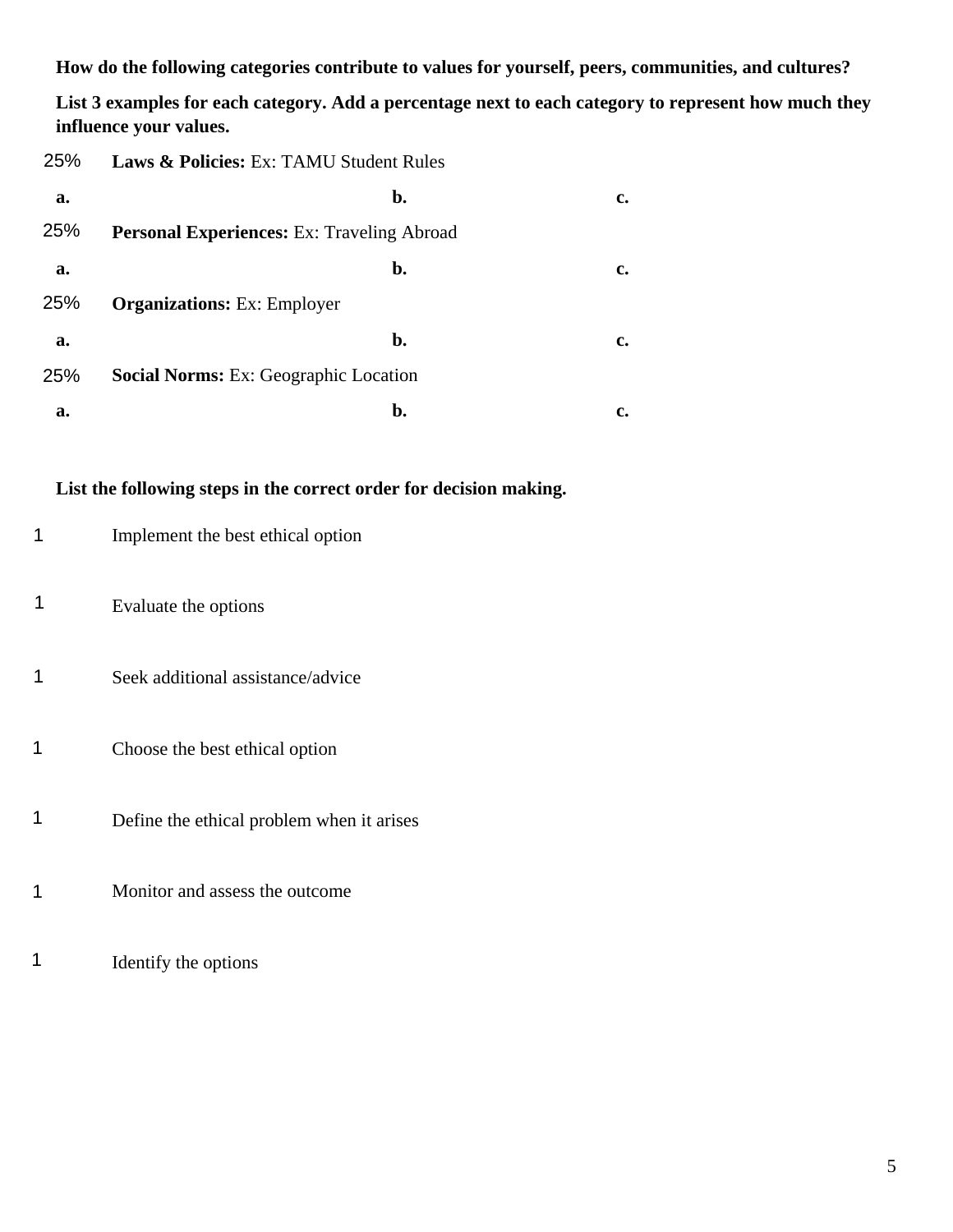## **Ethical Perspectives Theories**

When considering ethical perspectives, there are a few things to keep in mind:

- Don't expect perfection from any ethical perspective. Ethical approaches, like leaders themselves, have their strengths and weaknesses.
- Two well-meaning leaders can use the same ethical theory and reach different conclusions.
- Whenever possible, you should practice ethical pluralism by applying more than one perspective to the same problem.

| <b>Ethical Perspectives</b>                                                                                   | Pros                                                                                                                                                                                                                                                                         | Cons                                                                                                                                                                                                                                                                                                |
|---------------------------------------------------------------------------------------------------------------|------------------------------------------------------------------------------------------------------------------------------------------------------------------------------------------------------------------------------------------------------------------------------|-----------------------------------------------------------------------------------------------------------------------------------------------------------------------------------------------------------------------------------------------------------------------------------------------------|
| Utilitarianism: Do the greatest<br>good for the greatest number of<br>people                                  | ❖<br>Easy to understand<br>❖<br>Is frequently used<br>❖<br>Forces us to examine the<br>outcomes of our decisions                                                                                                                                                             | Is difficult to identify and<br>$\overline{a}$<br>evaluate consequences<br>May have unanticipated<br>$\overline{a}$<br>outcomes<br>May result in decision<br>$\overline{a}$<br>makers reaching different<br>conclusions                                                                             |
| <b>Kant's Categorical</b><br><b>Imperative:</b> Do what's right no<br>matter the cost                         | Promotes persistence and<br>❖<br>consistency<br>Is highly motivational<br>❖<br>Demonstrates respect for<br>❖<br>others                                                                                                                                                       | Exceptions exist to nearly<br>$\qquad \qquad -$<br>every "universal law"<br>Actors may have warped<br>$\overline{\phantom{0}}$<br>consciences<br>Is demonstrated through<br>$\overline{\phantom{0}}$<br>unrealistic examples<br>Is hard to apply, particularly<br>$\qquad \qquad -$<br>under stress |
| <b>Justice as Fairness:</b><br>Guaranteeing equal rights and<br>opportunities behind the veil of<br>ignorance | Nurtures both individual<br>❖<br>freedom and the good of the<br>community<br>❖ Highlights important<br>democratic values and<br>concerns for those less<br>fortunate<br>❖ Encourages leaders to treat<br>followers fairly<br>Provides a useful decision<br>❖<br>making guide | Principles can be applied<br>$\overline{a}$<br>only to democratic societies<br>Groups disagree about the<br>meaning of justice and<br>fairness<br>Lack of consensus about<br>$\frac{1}{2}$<br>most important rights                                                                                 |
| Communitarianism: Shoulder<br>your responsibilities and seek<br>the common good                               | $\bullet^{\bullet}_{\bullet} \bullet$<br>Discourages selfish<br>individualism<br>Foster dispersed leadership<br>❖<br>and ethical dialogue<br>Encourages collaborative<br>❖<br>leadership strategies<br>❖ Promotes character<br>development                                   | Evangelistic fervor of its<br>$\overline{a}$<br>proponents<br>Promotes one set of values<br>$\qquad \qquad -$<br>in a pluralistic society<br>May erode individual rights<br>$\qquad \qquad -$<br>Fails to resolve competing<br>$\overline{\phantom{m}}$<br>community standards                      |
| Altruism: Love your neighbor                                                                                  | Ancient yet contemporary<br>❖<br>Important to society and<br>❖<br>leaders<br>Powerful and inspiring<br>❖                                                                                                                                                                     | Failure of many who profess<br>$\overline{\phantom{a}}$<br>to love their neighbor to act<br>as if they do<br>Many different, sometimes<br>conflicting forms                                                                                                                                         |

Information within this workbook was gathered from "Meeting the Ethical Challenges of Leadership" by Craig E. Johnson (2009), specifically chapters 5 and 7. Additionally, Randi Korn & Associate's website.